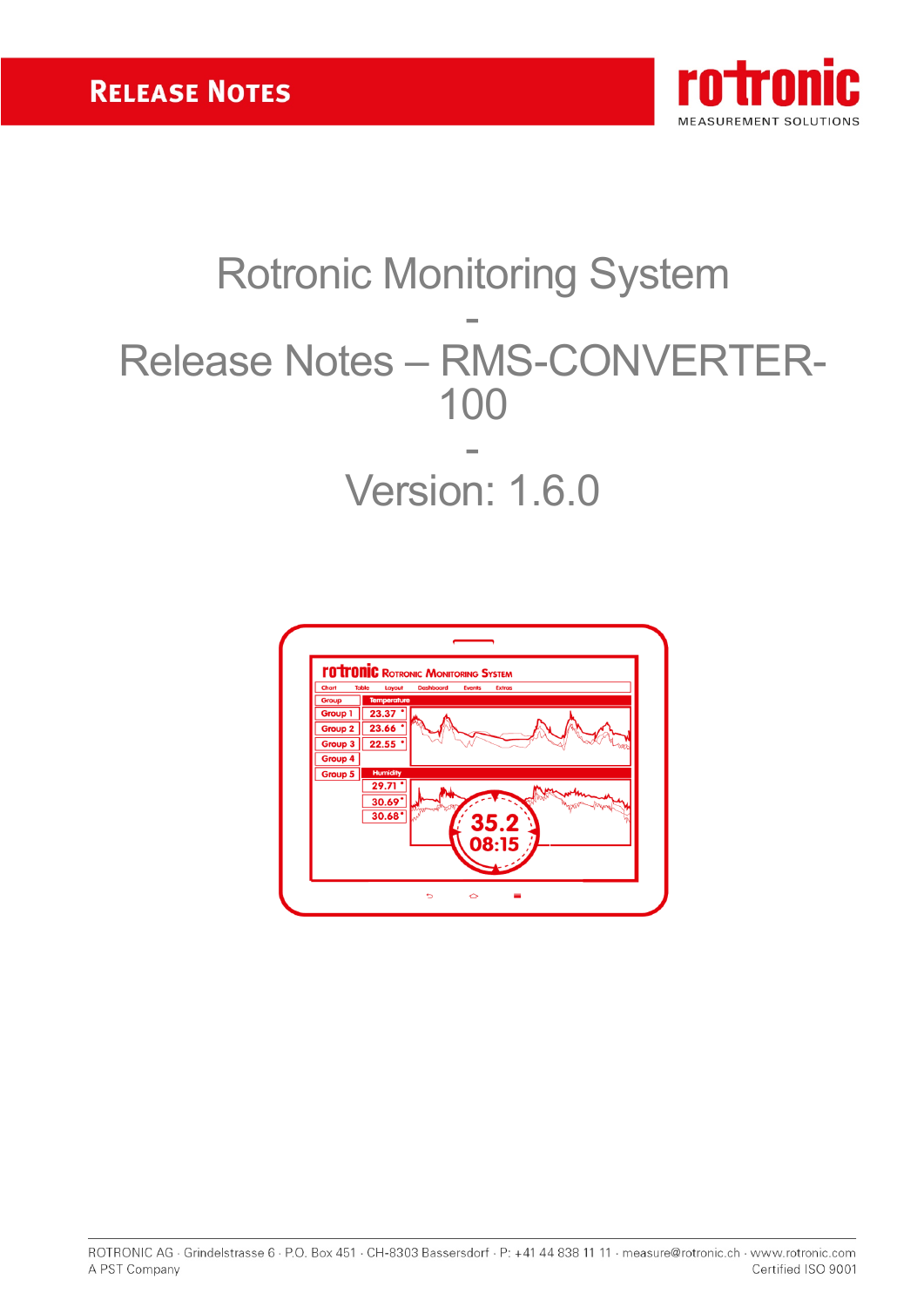# **RELEASE NOTES**



#### Index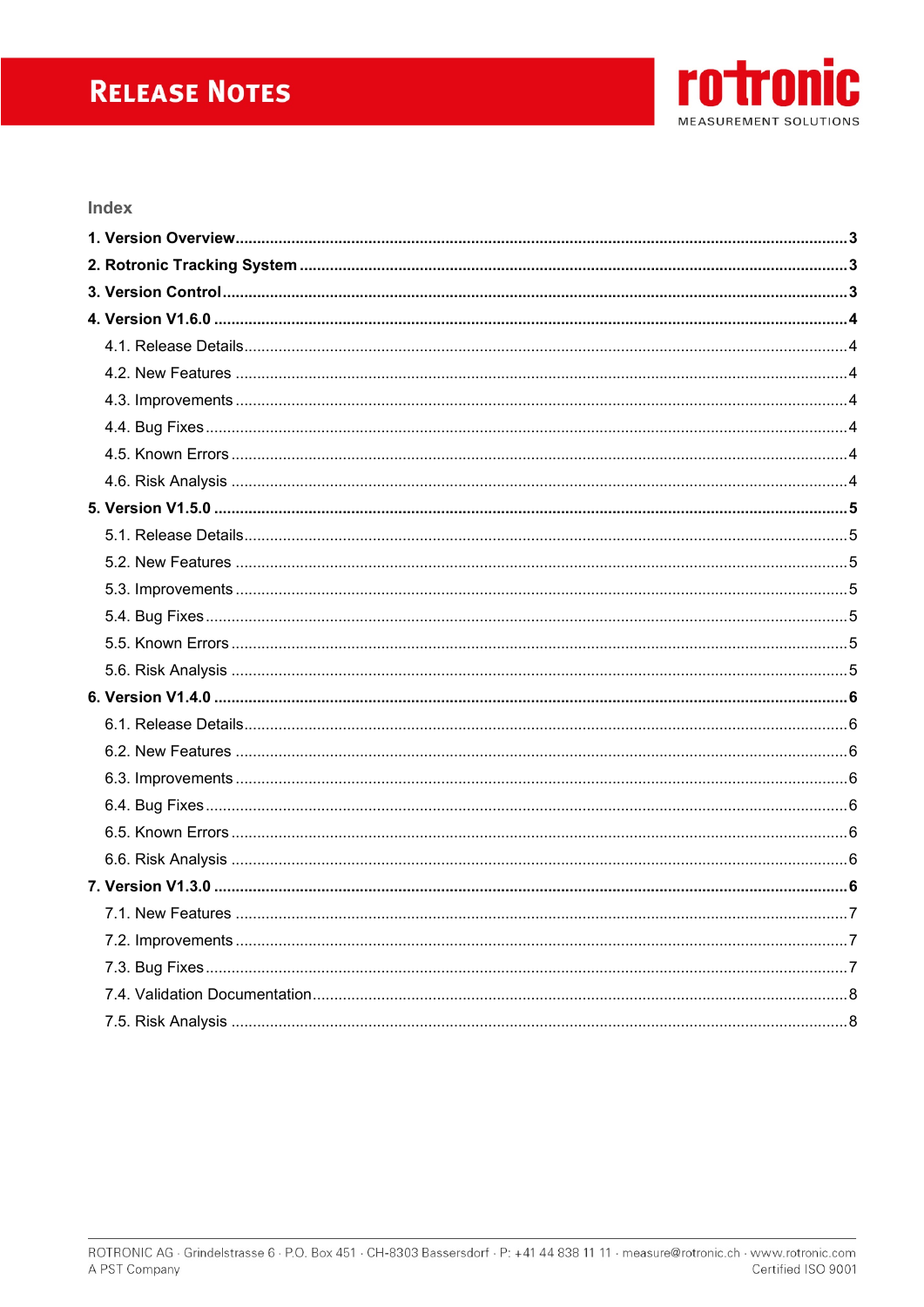# **RELEASE NOTES**



### <span id="page-2-0"></span>1. Version Overview

Please find below the meaning of the version.

- 1: Major version number.<br>• X.1: Minor version number.
- X.1: Minor version number.<br>• X.X.1: Bug fix or specific upda
- X.X.1: Bug fix or specific update version number.<br>X.X.X.1: Year and day of compilation.
- Year and day of compilation.

# <span id="page-2-1"></span>2. Rotronic Tracking System

Rotronic use a tracking system to monitor bugs, features, improvements and change requests. This tracking system is the basis for any software, hardware and firmware User Requirement Specification based upon the GAMP©5 validation model.

Each point will be recognised with an ID (eg. RMS-XXX). A description and detials are attributed to each point within the tracking system.

<span id="page-2-2"></span>All changes documented within the RMS Release Notes will have an ID number and a description.

### 3. Version Control

| Version | Release                                             |
|---------|-----------------------------------------------------|
| V1.4.0  | Daniel Schürmann, 6 <sup>th</sup> of February 2020. |
| V1.5.0  | Daniel Schürmann, 14th of December 2020.            |
| V1.6.0  | Daniel Schürmann, 22 <sup>th</sup> of April 2021.   |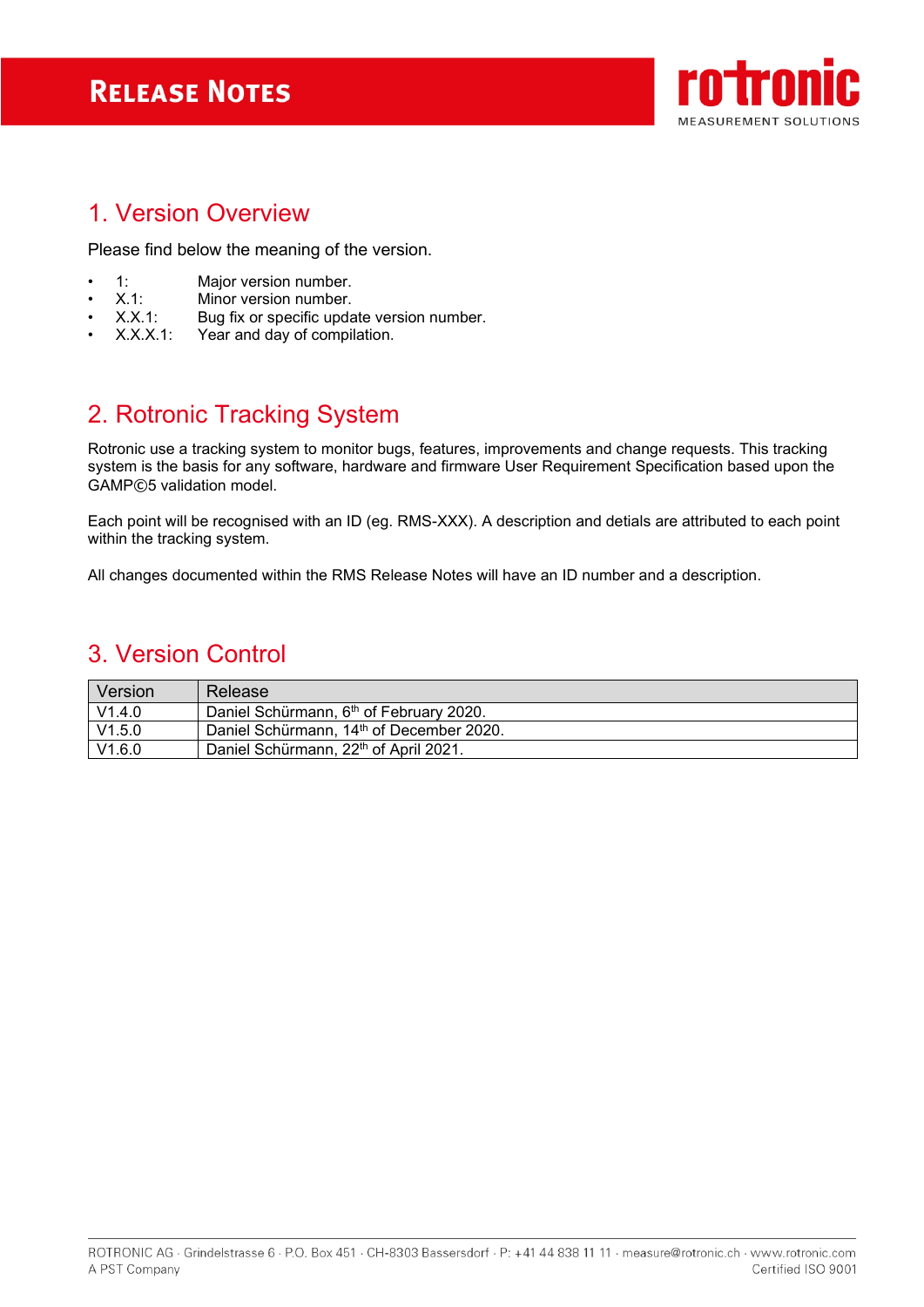

## <span id="page-3-0"></span>4 Version V1.6.0

#### <span id="page-3-1"></span>**4.1. Release Details**

The main target of this firmware version has been to integrate the AirNet II Particle Counter into the Firmware.

#### <span id="page-3-2"></span>**4.2. New Features**

| ID                 | <b>Description</b>                                                                                                                                                                                                                                                                                                                                                                                                                                                                                                                                                                                               |
|--------------------|------------------------------------------------------------------------------------------------------------------------------------------------------------------------------------------------------------------------------------------------------------------------------------------------------------------------------------------------------------------------------------------------------------------------------------------------------------------------------------------------------------------------------------------------------------------------------------------------------------------|
| RMS-CONVERTER-2924 | In case of a first operation and integration into RMS via Converter, or in case of<br>short power interrupt, the particle counter Airnet II need to be reinitiated by a<br>modbus order, that enables/re-enables the particle counter. For that reason, a<br>new command 'Write single coil' with starting address and switching status IS<br>implemented into the Modbus editor of the Converter. Every interval this order<br>is sent out from the converter to the particle counter. The modbus order cannot<br>be linked to any RMS function. It works independent between particle counter<br>and converter |

#### <span id="page-3-3"></span>**4.3. Improvements**

N/A

<span id="page-3-4"></span>**4.4. Bug Fixes**

N/A

<span id="page-3-5"></span>**4.5. Known Errors**

N/A

<span id="page-3-6"></span>**4.6. Risk Analysis**

N/A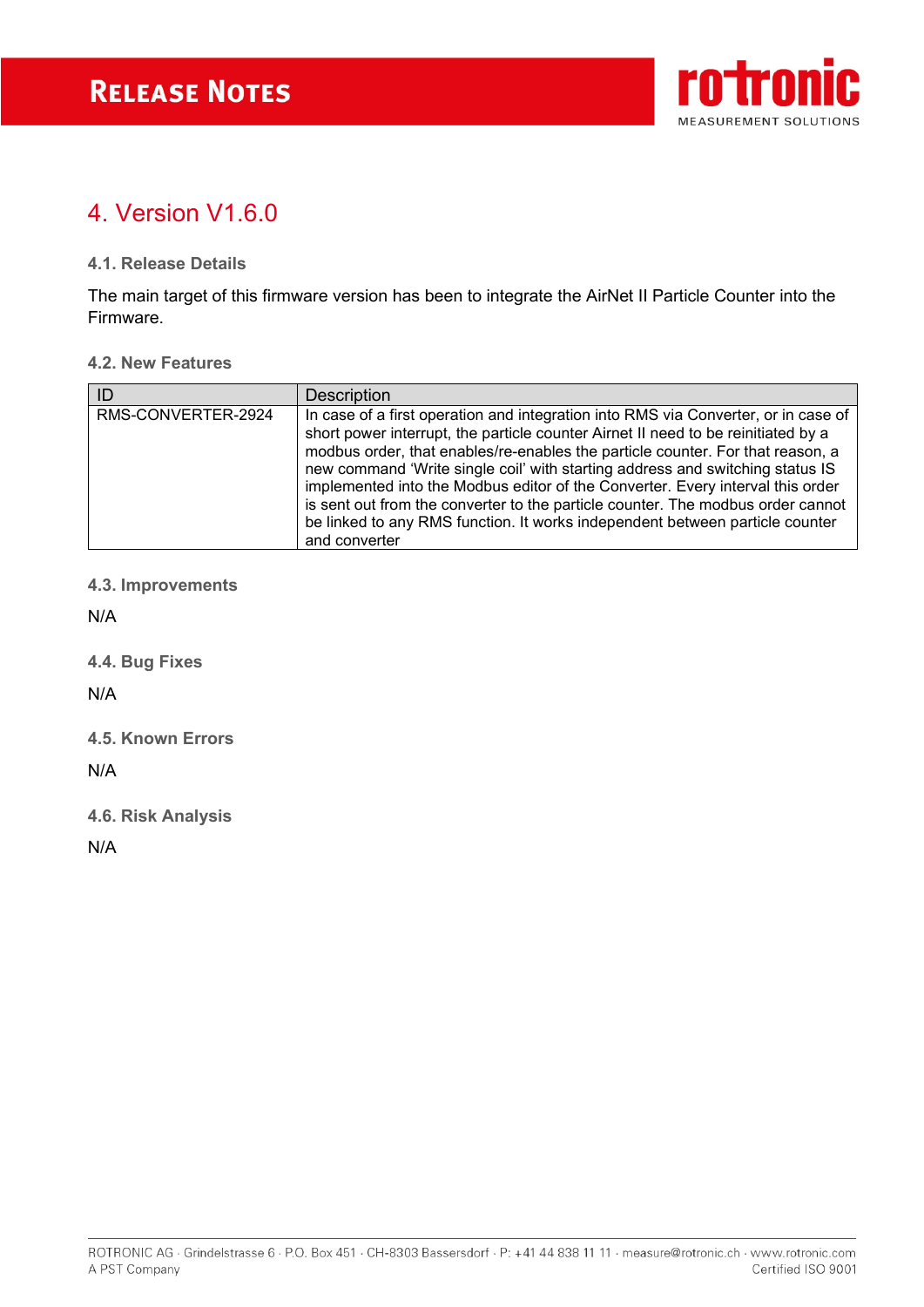

### <span id="page-4-0"></span>5. Version V1.5.0

#### <span id="page-4-1"></span>**5.1. Release Details**

The main target of this firmware version has been to correct existing bugs that can occur when an RMS-CONVERTER-100 and a HygroLog NT/HL-NT are integrated into a system.

#### <span id="page-4-2"></span>**5.2. New Features**

| -ID                | <b>Description</b>                                                                                                                                                                                                                           |
|--------------------|----------------------------------------------------------------------------------------------------------------------------------------------------------------------------------------------------------------------------------------------|
| RMS-CONVERTER-2646 | In protected IT infrastructures, the use of a CA certificate could be mandatory<br>to identify that the RMS-CONVERTER-100 is a permitted network participant.<br>For that reason such a CA certificate can be uploaded to the RMS-Converter. |

#### <span id="page-4-3"></span>**5.3. Improvements**

| ID                 | Description                                                                          |
|--------------------|--------------------------------------------------------------------------------------|
| RMS-CONVERTER-2850 | e Signed Integer as a further number format is added.<br>Modbus Editor $-1$<br>™he ∖ |

#### <span id="page-4-4"></span>**5.4. Bug Fixes**

| ID                                | <b>Description</b>                                                                                                                                                                                                   |
|-----------------------------------|----------------------------------------------------------------------------------------------------------------------------------------------------------------------------------------------------------------------|
| RMS-CONVERTER-2530 &<br>2545      | HL-NT input 7 not transmitting probe serial number.                                                                                                                                                                  |
| RMS-CONVERTER-2429                | Validation issue with Battery test for HL-NT. The HL-NT units have PoE<br>functionality. The battery levels shown on the HL-NT's are incorrect.<br>The information about the battery level is not displayed anymore. |
| RMS-CONVERTER-2409,<br>2426, 2222 | Within the audit trail, the event "Probe replaced" appears without any probes<br>being replaced.                                                                                                                     |
|                                   | Important due to the range of HygroLog and HL devices as well as the range of<br>docking stations, Rotronic cannot fully guaranty that this bug is corrected for<br>the entire range of products.                    |
| RMS-CONVERTER-2425                | Data gaps by HL-NT devices (only data gaps on RMS, data is available on<br>memory card).                                                                                                                             |
| RMS-CONVERTER-2575                | When the probe on a HL-NT is disconnected, it shows probe replaced (SNxxx -<br>> 0) in the audit trail, whereas a sensor error should appear.                                                                        |
| RMS-CONVERTER-2496                | Data gaps when reading out digital inputs.<br>Note: Update to RMS Software V2.2 is necessary.                                                                                                                        |

#### <span id="page-4-5"></span>**5.5. Known Errors**

N/A

#### <span id="page-4-6"></span>**5.6. Risk Analysis**

The RMS-COVNERTER-100 firmware has been tested.

The probability that the bug persists is low. The severity must be judged by the end user to define the risk class. The detectability will depend on how the customer uses the RMS-CONVERTER-100 and as of such must be defined by the customer.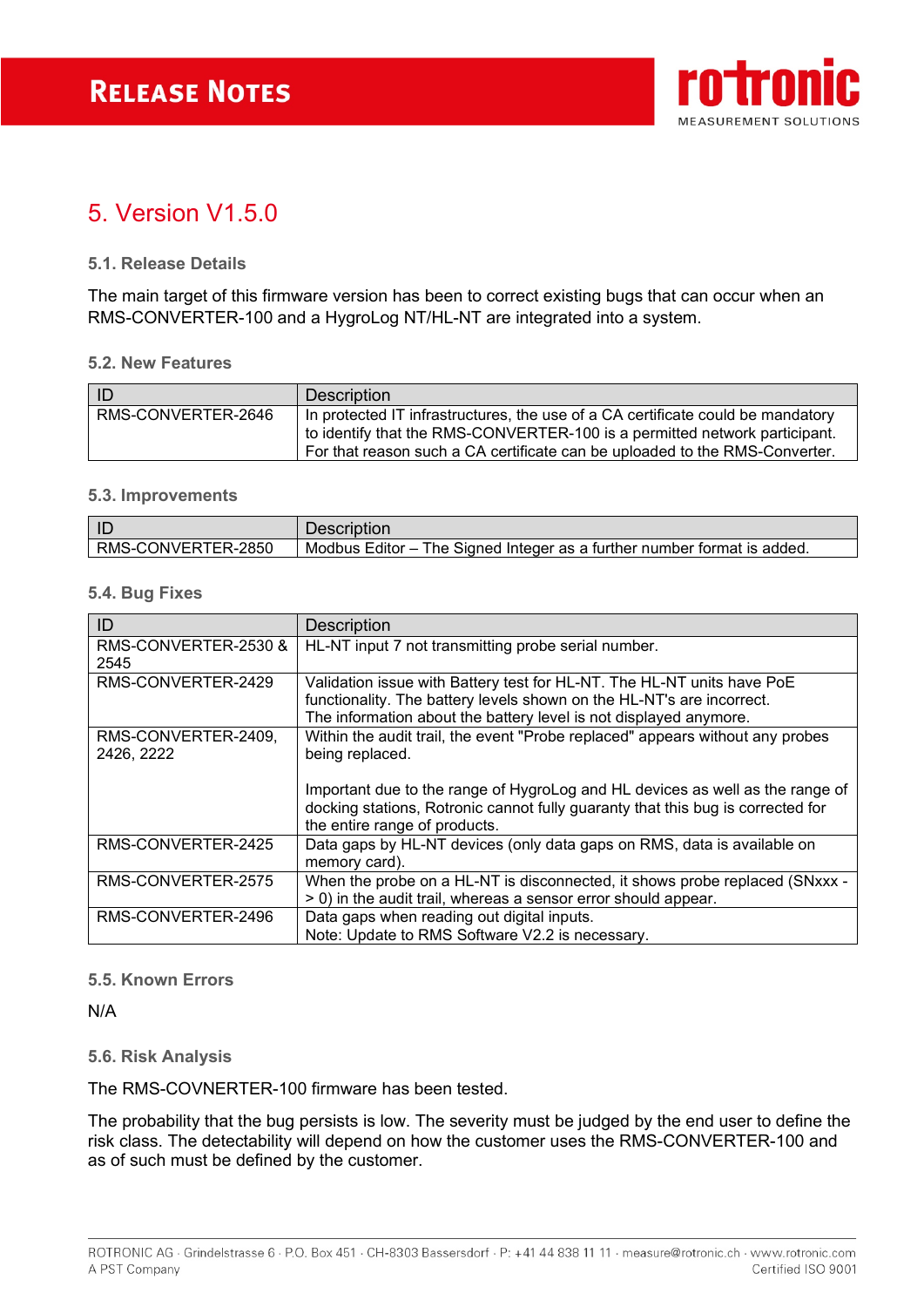

The regulated user knows their application and process and as such should carry out the necessary risk assessment to determine the severity, probability and detectability and define the process risk class based upon the features used within the RMS-CONVERTER-100. Please see the RMS-RA risk assessement for more details.

# <span id="page-5-0"></span>6. Version V1.4.0

#### <span id="page-5-1"></span>**6.1. Release Details**

This firmware version has been programmed to implement the Modbus TCP Editor to allow for easy integration of 3rd party devices in the RMS environment.

#### <span id="page-5-2"></span>**6.2. New Features**

| l IC     | <b>Description</b>                                                                     |
|----------|----------------------------------------------------------------------------------------|
| RMS-2341 | Modbus Editor to integrate Modbus TPC devices (only Ethernet devices) into the<br>RMS. |

#### <span id="page-5-3"></span>**6.3. Improvements**

N/A

#### <span id="page-5-4"></span>**6.4. Bug Fixes**

| I ID            | <b>Description</b>                                                                                                                                            |
|-----------------|---------------------------------------------------------------------------------------------------------------------------------------------------------------|
| <b>RMS-2587</b> | RMS-Converter causes a data gap after an RMS software restart, which is caused by an<br>empty device list on first query (only visible as of the RMS V2.0.0), |

#### <span id="page-5-5"></span>**6.5. Known Errors**

N/A

#### 4.5 Risk Analysis

#### <span id="page-5-6"></span>**6.6. Risk Analysis**

The RMS-COVNERTER-100 firmware has been thouroughly tested.

The probability that the bug persists is low. The severity must be judged by the end user to define the risk class. The detectability will depend on how the customer uses the RMS-CONVERTER-100 and as of such must be defined by the customer.

The regulated user knows their application and process and as such should carry out the necessary risk assessment to determine the severity, probability and detectability and define the process risk class based upon the features used within the RMS-CONVERTER-100. Please see the RMS-RA risk assessement for more details.

# <span id="page-5-7"></span>7. Version V1.3.0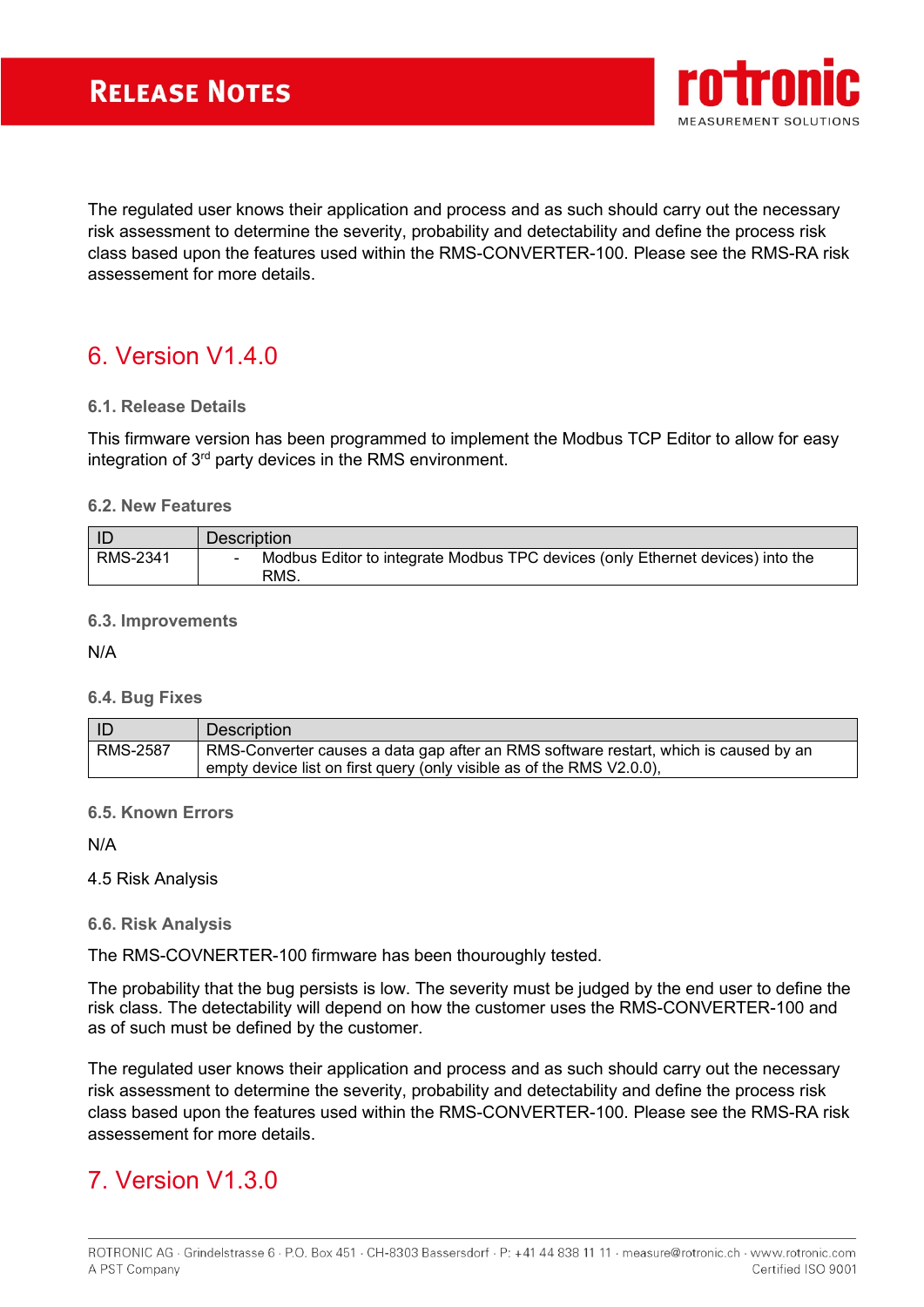

#### <span id="page-6-0"></span>**7.1. New Features**

| L            | <b>Description</b>     |
|--------------|------------------------|
| 793<br>RMS-, | Encrvpted<br>Converter |

#### <span id="page-6-1"></span>**7.2. Improvements**

| -ID      | <b>Description</b>                                                                  |
|----------|-------------------------------------------------------------------------------------|
| RMS-1112 | Adjustment for differential pressure devices implemented:<br>- PF4 first generation |
|          |                                                                                     |

| ID             | <b>Description</b>                                        |
|----------------|-----------------------------------------------------------|
| RMS-1112       | Adjustment for differential pressure devices implemented: |
|                | - PF4 first generation                                    |
| <b>RMS-795</b> | Adjustment for differential pressure devices implemented: |
|                | - PF4/5 second generation                                 |
|                | CRP <sub>5</sub><br>۰                                     |

| ID             | <b>Description</b>                                                               |
|----------------|----------------------------------------------------------------------------------|
| <b>RMS-831</b> | Implemented two new devices:<br>RMS-8ADC-L-R<br>$\sim$<br>RMS-4RTD-L-R<br>$\sim$ |

| D        | <b>Description</b>           |
|----------|------------------------------|
| RMS-1012 | Implemented a new device:    |
|          | RedLion E3-16ISOTC<br>$\sim$ |

| ID             | <b>Description</b>                                                                                               |
|----------------|------------------------------------------------------------------------------------------------------------------|
| <b>RMS-832</b> | Login window integration. During the first 10min from the startup, the default password<br>and user can be used. |

#### <span id="page-6-2"></span>**7.3. Bug Fixes**

|                | <b>Description</b>                                               |
|----------------|------------------------------------------------------------------|
| <b>RMS-787</b> | Automatic restart function after system break down               |
|                | Improved startup function for the OS<br>$\overline{\phantom{0}}$ |

| l IC    | <b>Description</b>                                                                           |
|---------|----------------------------------------------------------------------------------------------|
| RMS-740 | <code>  HL NT</code> audit trail message "Probe replaced SNxxxx $\rightarrow$ SN0 corrected" |

| $\mathbf{L}$ | $\cdots$<br>----- |
|--------------|-------------------|
|              |                   |